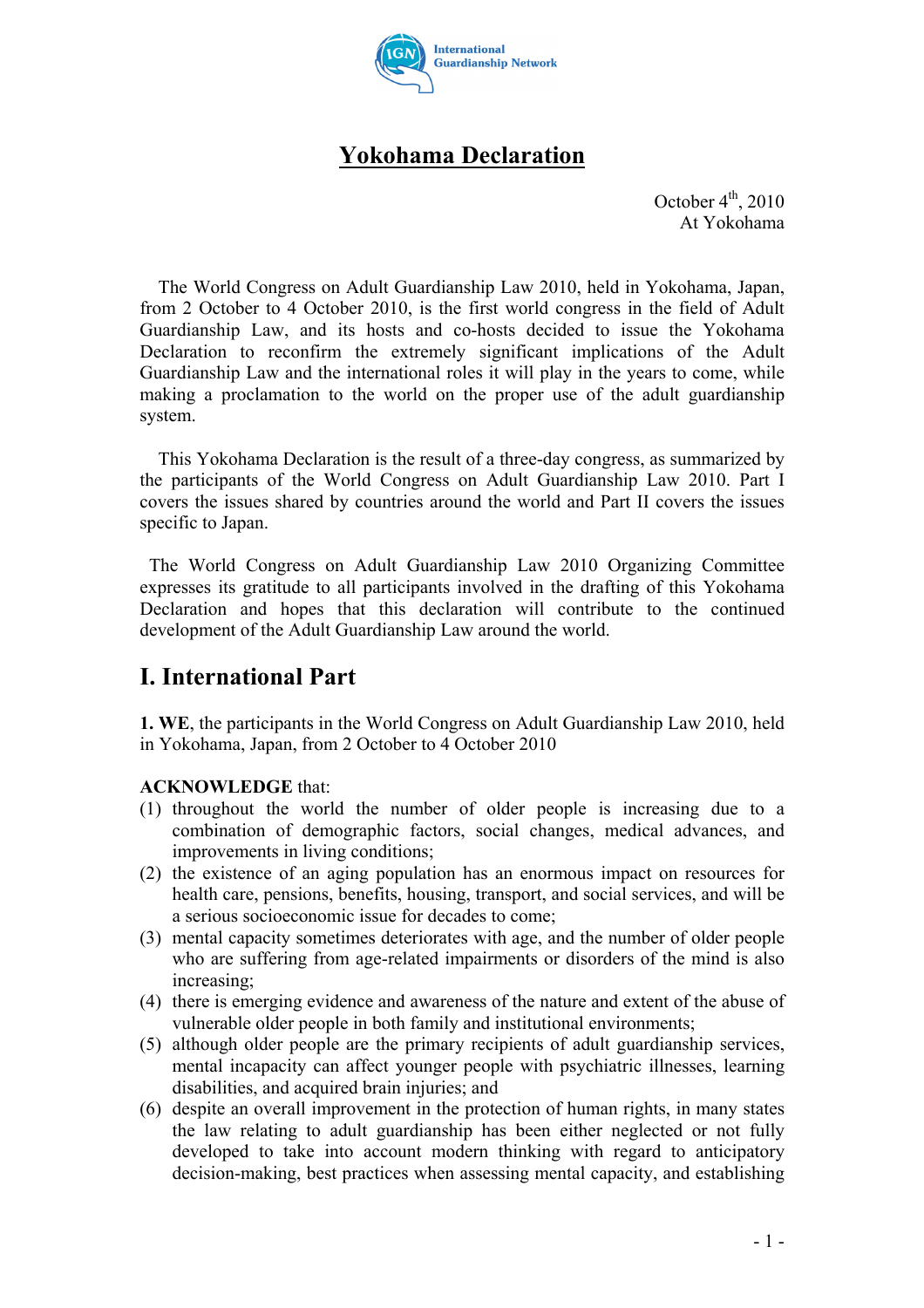

the procedures for substituted proxy decision-making on behalf of adults who lack the capacity to make decisions for themselves.

#### **2. AFFIRM** the guiding principles and provisions of:

- (1) the *Hague Convention of 13 January 2000 on the International Protection of Adults,* which entered into force on 1 January 2009, and regulates jurisdiction, applicable law, recognition, enforcement and co-operation; and
- (2) the *United Nations Convention of 13 December 2006 on the Rights of Persons with Disabilities*, which requires states who are parties to the convention to reaffirm the universality, indivisibility, interdependence, and interrelatedness of all human rights, and to reaffirm the need for persons with disabilities to be guaranteed full enjoyment of such rights without discrimination.

#### **3. DECLARE** that in the context of adult guardianship:

- (1) a person must be assumed to have the mental capacity to make a particular decision unless it is established that he or she lacks capacity;
- (2) a person is not to be treated as unable to make a decision unless all practicable steps to help him or her do so have been taken without success;
- (3) legislation should recognize, as far as possible, that capacity is both "issue specific" and "time specific" and can vary according to the nature and effect of the decision to be made, and can fluctuate in an individual from time to time; and
- (4) measures of protection should not be all-embracing and result in the deprivation of capacity in all areas of decision-making, and any restriction on an adult's capacity to make decisions should only be imposed where it is shown to be necessary for his or her own protection, or in order to protect third parties.
- (5) measures of protection should be subject to periodic and regular review by an independent authority wherever appropriate.

**4. FURTHER DECLARE** that every adult who lacks the capacity to make a particular decision at a particular time, and is without any other means of support or representation in the decision-making process, is entitled to have a competent guardian who will:

- (1) act with due care and diligence when making any decision on behalf of the adult;
- (2) act honestly and in good faith;
- (3) act in the best interests of the adult;
- (4) respect and follow the adult's wishes, values, and beliefs to the greatest possible extent, where these are known or can be ascertained, and clearly will not result in harm to the adult;
- (5) limit interference in the adult's life to the greatest possible extent by choosing the least intrusive, least restrictive, and most normalising course of action;
- (6) protect the adult from ill-treatment, neglect, abuse, and exploitation;
- (7) respect the adult's civil and human rights, and take action on his or her behalf whenever those rights are threatened;
- (8) provide the adult with assistance and support, and actively pursue things to which he or she may be entitled, such as pensions, benefits, or social services;
- (9) not take advantage of his or her position as guardian;
- (10)be alert to, and seek to avoid, any conflict between his or her interests as guardian and the interests of the adult for whom he or she is acting;
- (11)actively assist the adult to resume or assume independent or interdependent living wherever possible;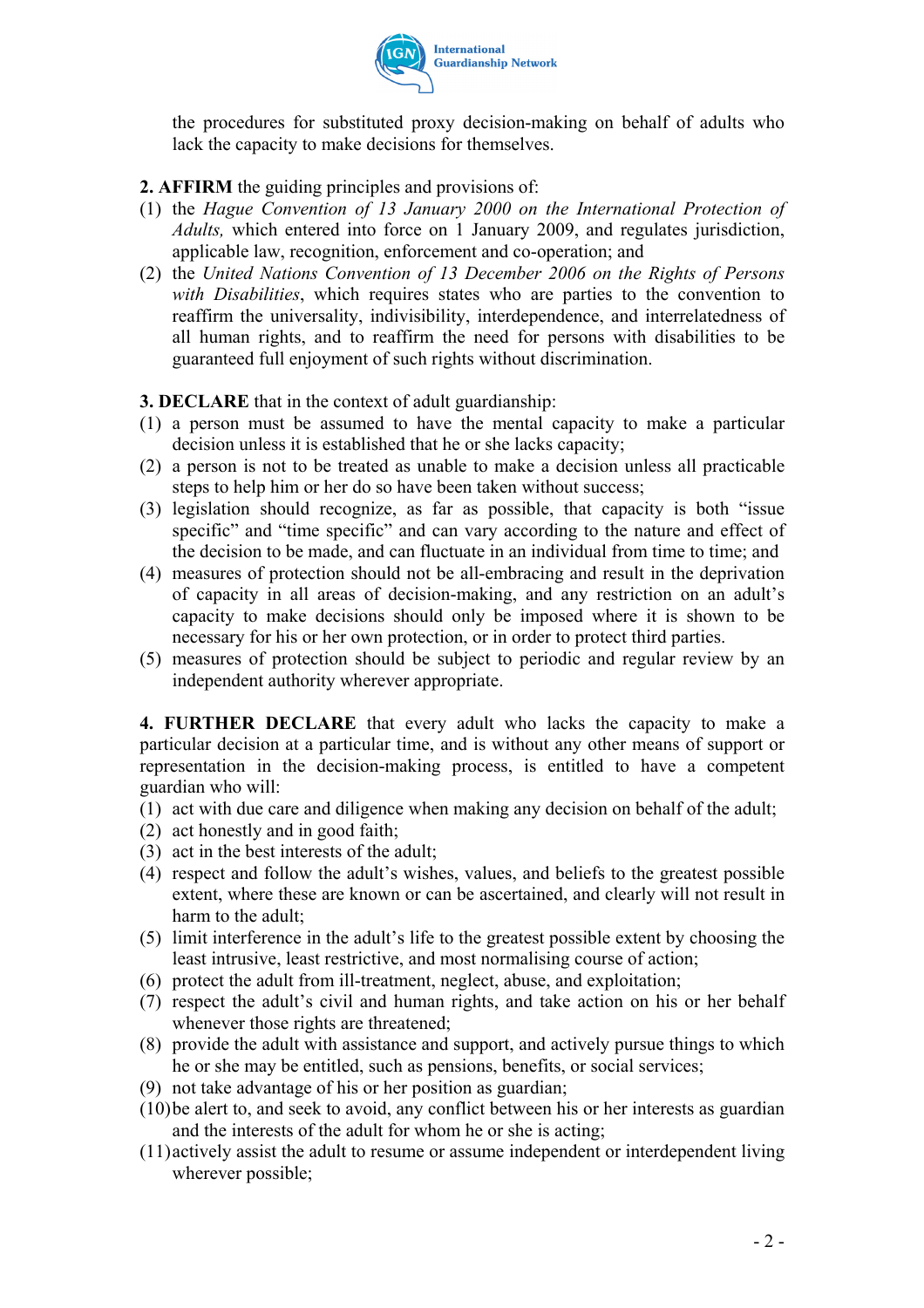

- (12)involve the adult in all decision-making processes to the greatest possible extent;
- (13)encourage participation and help the adult to act independently in those areas where he or she is able;
- (14)keep accurate accounts records, and be ready to produce them immediately whenever required to do so by the court, tribunal, or public authority that appointed him or her;
- (15)act within the scope of the authority conferred upon him or her by the court, tribunal, or public authority that appointed him or her; and
- (16)keep under review the continuing need for any form of guardianship.

**5. AND FURTHER DECLARE** that, because adult guardianship can involve a deprivation of liberty, human rights are engaged, and because the work and duties of guardians worldwide are generally based on public intervention:

- (1) states should address the development of professional standards, provide appropriate instruments of control, and guarantee a satisfactory infrastructure supported by adequate resources; and
- (2) this Yokohama Declaration should be disseminated and communicated to public bodies and national governments to raise awareness of the issues involved, and to obtain the support required to implement the provisions that we have acknowledged, affirmed, and declared herein.

## **II. Japanese Part**

After expressing their full accord with the spirit of Part I of this declaration, the Japanese participants of the World Congress on Adult Guardianship Law 2010 urged the Japanese government to ratify at the earliest opportunity the United Nations Convention on the Rights of Persons with Disabilities and the Hague Convention concerning the protection of adult(s), and confirmed the following items to be included in the Yokohama Declaration with the full support of overseas participants:

- 1. Revision of the current Adult Guardianship Law and improvement in the operation of the law
- (1) Mayors around the country should make legislative preparations for a system that further facilitates statements to be made by mayors on guardianship for adult(s), etc.
- (2) Public subsidies should be provided to those who have difficulty paying the costs of the adult guardianship system
- (3) Given that the commencement of adult guardianship has an aspect of restricting the rights of adults, an appraisal and interview with adults should not be omitted and the current situation—in which the rate of execution of appraisals and interviews with adults remains at a low level —should be improved.
- (4) Although the current Adult Guardianship Law specifies that a guardian of an adult must be assigned with power of attorney for the adult's property only, the guardian's power of attorney should not be limited to property management alone and this point should be revised. The guardian should be able to consent to medical treatment for the adult as well.
- (5) Disqualifications remaining in the current adult guardianship system should be abolished. There are no rational grounds for disfranchisement on the